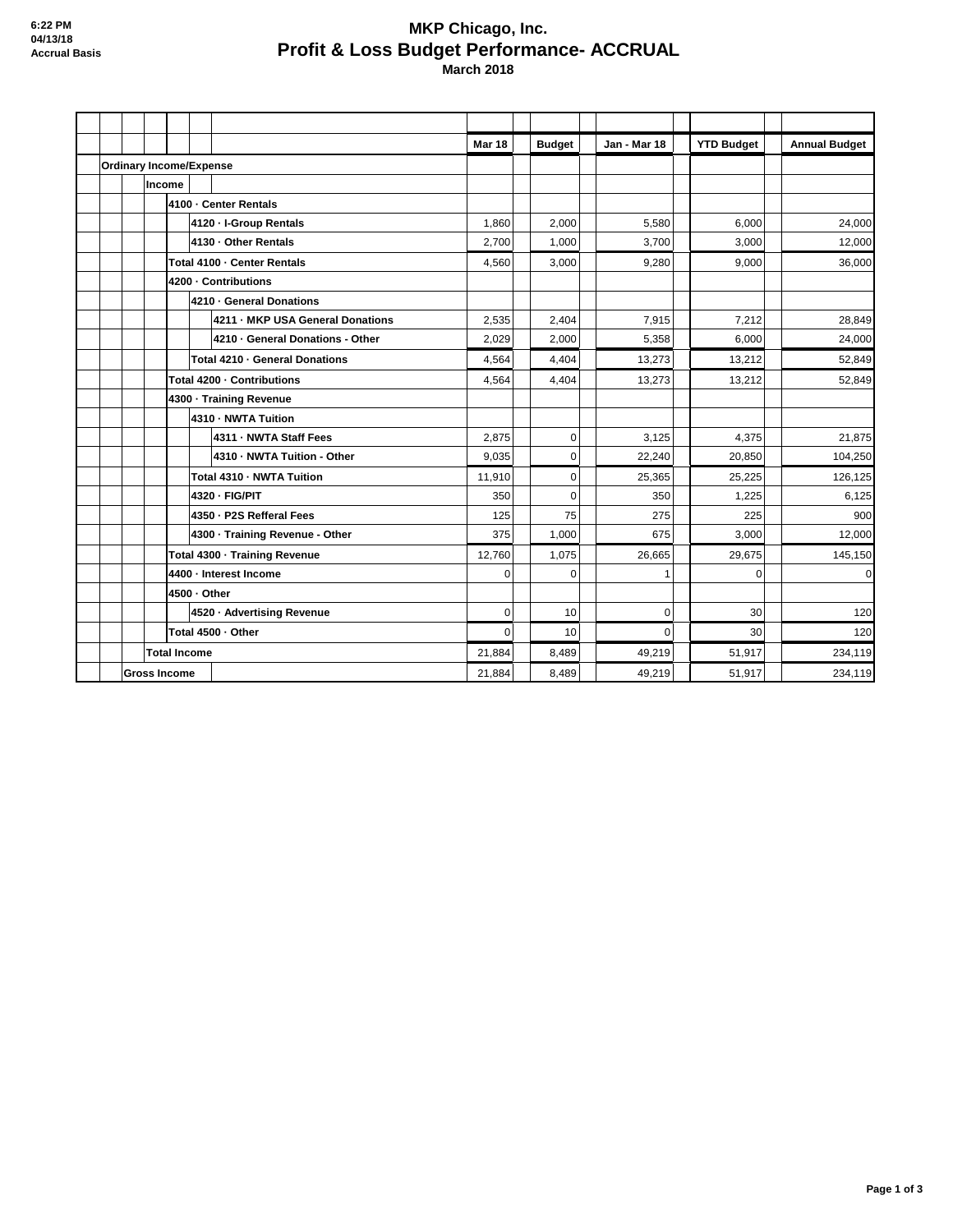## **MKP Chicago, Inc. Profit & Loss Budget Performance- ACCRUAL March 2018**

|                      |                            |                            |  |                         |                |                                            | <b>Mar 18</b>  | <b>Budget</b> | Jan - Mar 18   | <b>YTD Budget</b> | <b>Annual Budget</b> |
|----------------------|----------------------------|----------------------------|--|-------------------------|----------------|--------------------------------------------|----------------|---------------|----------------|-------------------|----------------------|
|                      |                            |                            |  | <b>Expense</b>          |                |                                            |                |               |                |                   |                      |
|                      |                            | 6000 - Center Expense      |  |                         |                |                                            |                |               |                |                   |                      |
|                      |                            |                            |  |                         |                | 6010 · Building Repairs                    | 0              | 125           | 0              | 375               | 1,500                |
|                      |                            |                            |  |                         |                | 6040 · Equipment & Maintenance             | 200            | 400           | 700            | 1,200             | 4,800                |
|                      |                            |                            |  |                         |                | 6050 - Rent                                | 3,509          | 3,770         | 10,528         | 11,310            | 45,241               |
|                      |                            |                            |  |                         |                | 6060 - Utilities                           | 860            | 850           | 2,202          | 2,550             | 10,200               |
|                      |                            |                            |  |                         |                | Total 6000 - Center Expense                | 4,569          | 5,145         | 13,430         | 15,435            | 61,741               |
|                      |                            |                            |  |                         |                | 6100 · Fund Raising Expense                |                |               |                |                   |                      |
|                      |                            |                            |  |                         |                | 6110 - Printing & Mailings                 | $\overline{0}$ | $\mathbf 0$   | $\mathbf 0$    | $\mathbf 0$       | 2,200                |
|                      |                            |                            |  |                         |                | 6100 - Fund Raising Expense - Other        | $\mathbf 0$    | 200           | 357            | 600               | 2,400                |
|                      |                            |                            |  |                         |                | Total 6100 - Fund Raising Expense          | $\mathbf 0$    | 200           | 357            | 600               | 4,600                |
|                      |                            |                            |  |                         |                | 6200 - Operating Expense                   |                |               |                |                   |                      |
|                      |                            |                            |  |                         |                | 6210 · Accounting Fees                     | 1,417          | 1,417         | 4,250          | 4,250             | 17,000               |
|                      |                            |                            |  |                         |                | 6215 · Bank and Credit Card Fees           | 258            | 400           | 883            | 1,200             | 4,800                |
|                      |                            |                            |  |                         |                | 6220 - Conferences & Meetings              | 510            | 1,300         | 760            | 1,300             | 2,000                |
|                      |                            |                            |  |                         |                | 6230 · Office Supplies                     | 132            | 150           | 234            | 450               | 1,800                |
|                      |                            |                            |  |                         |                | 6235 - Payroll Expenses.                   |                |               |                |                   |                      |
|                      |                            |                            |  |                         |                | 6236 - Health Insurance                    | 150            | 150           | 450            | 450               | 1,800                |
|                      |                            |                            |  |                         |                | 6235 - Payroll Expenses. - Other           | 3,900          | 3,897         | 11,696         | 11,690            | 46,759               |
|                      |                            |                            |  |                         |                | Total 6235 - Payroll Expenses.             | 4,050          | 4,047         | 12,146         | 12,140            | 48,559               |
|                      |                            |                            |  |                         |                | 6245 - Permits & Fees                      | 950            | $\mathbf 0$   | 1,180          | 36                | 36                   |
|                      |                            |                            |  |                         |                | 6250 · Postage & Shipping                  | 38             | 40            | 114            | 120               | 480                  |
|                      |                            |                            |  |                         |                | 6255 - Software and Services               | 0              | $\mathbf 0$   | $\overline{2}$ | 0                 | 550                  |
|                      |                            |                            |  |                         |                | 6260 · Telephone, Email & Internet         |                |               |                |                   |                      |
|                      |                            |                            |  |                         |                | 6261 - CellPhone - Office                  | 100            | 100           | 300            | 300               | 1,200                |
|                      |                            |                            |  |                         |                | 6260 - Telephone, Email & Internet - Other | 212            | 226           | 641            | 678               | 2,712                |
|                      |                            |                            |  |                         |                | Total 6260 - Telephone, Email & Internet   | 312            | 326           | 941            | 978               | 3,912                |
|                      |                            |                            |  |                         |                | Total 6200 - Operating Expense             | 7,667          | 7,680         | 20,510         | 20,474            | 79,137               |
|                      |                            |                            |  |                         |                | 6300 - Training Expenses                   |                |               |                |                   |                      |
|                      |                            |                            |  |                         |                | 6320 · NWTA Food Expenses                  | 1,500          | $\pmb{0}$     | 3,000          | 1,730             | 8,650                |
|                      |                            |                            |  |                         |                | 6330 - NWTA Leader Fees                    | 0              | $\pmb{0}$     | 2,620          | 3,738             | 18,690               |
|                      |                            |                            |  |                         |                | 6340 - NWTA Leader Travel                  | $\mathbf 0$    | $\pmb{0}$     | 345            | 830               | 4,150                |
|                      |                            |                            |  |                         |                | 6350 - NWTA Materials                      | 63             | $\mathbf 0$   | 966            | 1,800             | 9,000                |
|                      |                            |                            |  |                         |                | 6370 · NWTA MKPI Fees                      | $\mathsf{O}$   | $\pmb{0}$     | 5,400          | 6,250             | 31,250               |
|                      |                            |                            |  |                         |                | 6380 - NWTA Site Rental                    | 0              | $\mathbf 0$   | 0              | 2,000             | 10,000               |
|                      |                            |                            |  |                         |                | 6400 - Other Leader Fees                   | 300            | 275           | 300            | 825               | 3,300                |
|                      |                            |                            |  |                         |                | 6300 - Training Expenses - Other           | 0              | 300           | 0              | 900               | 3,600                |
|                      |                            |                            |  |                         |                | Total 6300 - Training Expenses             | 1,863          | 575           | 12,631         | 18,073            | 88,640               |
|                      |                            | <b>Total Expense</b>       |  | 14,099                  | 13,600         | 46,928                                     | 54,582         | 234,118       |                |                   |                      |
|                      |                            | <b>Net Ordinary Income</b> |  |                         |                | 7,785                                      | $-5,111$       | 2,291         | $-2,665$       |                   |                      |
| Other Income/Expense |                            |                            |  |                         |                |                                            |                |               |                |                   |                      |
|                      | <b>Other Expense</b>       |                            |  |                         |                |                                            |                |               |                |                   |                      |
|                      |                            | 7050 - Interest Expense    |  |                         | $\overline{0}$ | 4,917                                      | 0              | 14,750        | 59,000         |                   |                      |
|                      | <b>Total Other Expense</b> |                            |  | $\overline{0}$          | 4,917          | 0                                          | 14,750         | 59,000        |                |                   |                      |
|                      |                            |                            |  | <b>Net Other Income</b> |                |                                            | 0              | $-4,917$      | 0              | $-14,750$         | $-59,000$            |
|                      | Net Income                 |                            |  |                         |                |                                            | 7,785          | $-10,028$     | 2,291          | $-17,415$         | $-58,999$            |